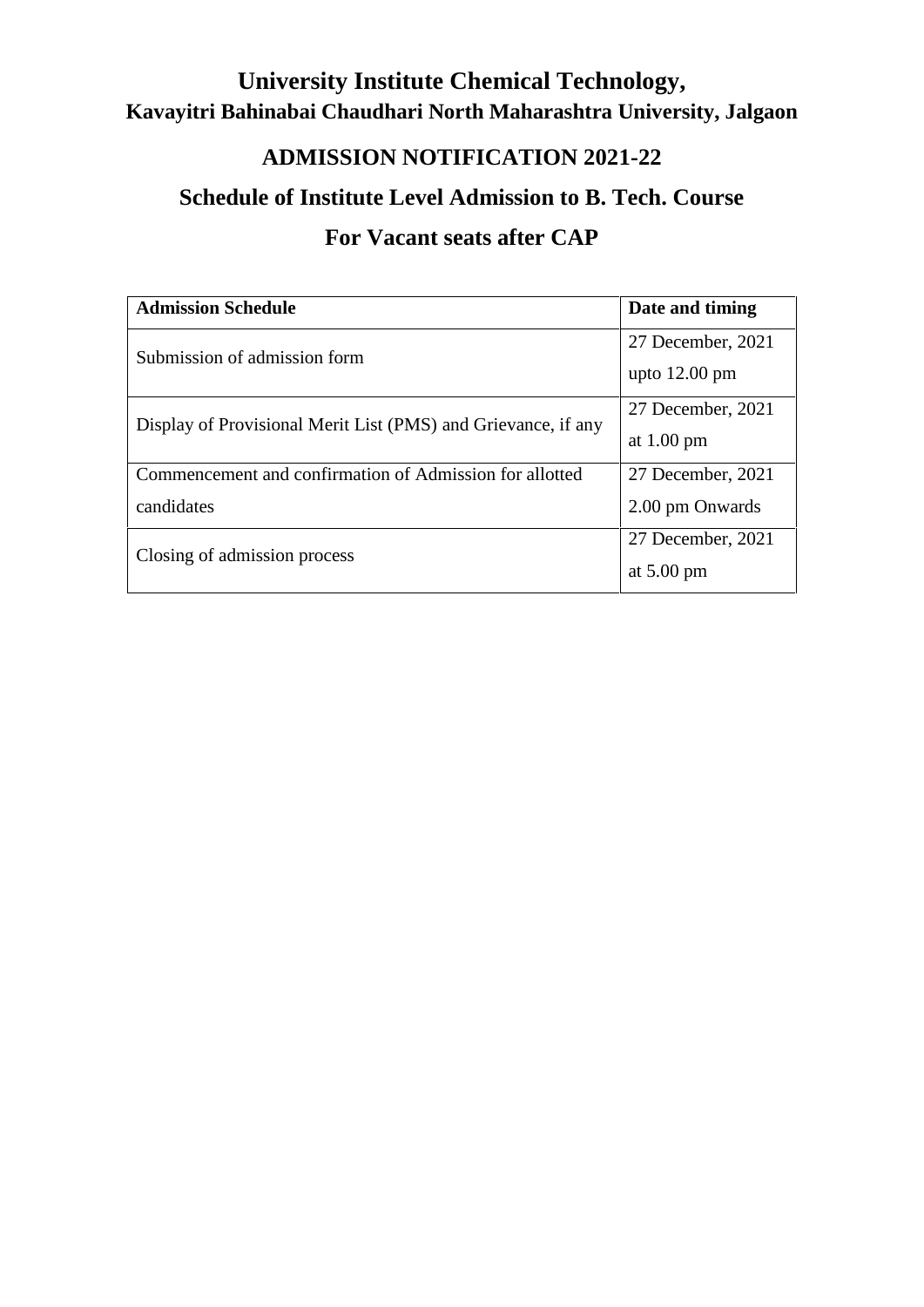#### **University Institute Chemical Technology, Kavayitri Bahinabai Chaudhari North Maharashtra University, Jalgaon ADMISSION NOTIFICATION 2021-22 Application for Institute Level Admission to B. Tech. Course For Vacant seats after CAP**

Date- 27/12/2021

To, The Director UICT, KBC North Maharashtra University, Jalgaon

#### **Subject:-Application for Admission to B. Tech. Course at the Institute Level 2021-22**

Respected Sir

I would like to apply for Admission to B. Tech. by the Institute at the Institute Level for vacant seats after CAP rounds.

My details are as follows:

Name:-

| Address:- |  |
|-----------|--|
|           |  |

| FC Registration No.:- |  |
|-----------------------|--|
|-----------------------|--|

Category:- Gender:-

Mobile No.: Email:

State Merit No:- MHCET/JEE Score:-

#### **Choice Code Preference**

| Sr. No. | <b>Choice Code</b> | <b>Course Name</b>            | <b>Preference</b> |
|---------|--------------------|-------------------------------|-------------------|
|         | 500350710          | <b>Chemical Engineering</b>   |                   |
|         | 500351810          | Oil Fats and Waxes Technology |                   |
|         | 500350810          | <b>Plastic Technology</b>     |                   |

 $\bar{\tau}$  1000/- Paid for seat acceptance: Yes / No

I have attached my CET Score card.

Yours sincerely,

Signature

Name, Date & Place

**Compulsory Enclosure: - 1. Copy of CET score card, 2. FC Verification Acknowledgement**

**Photo**